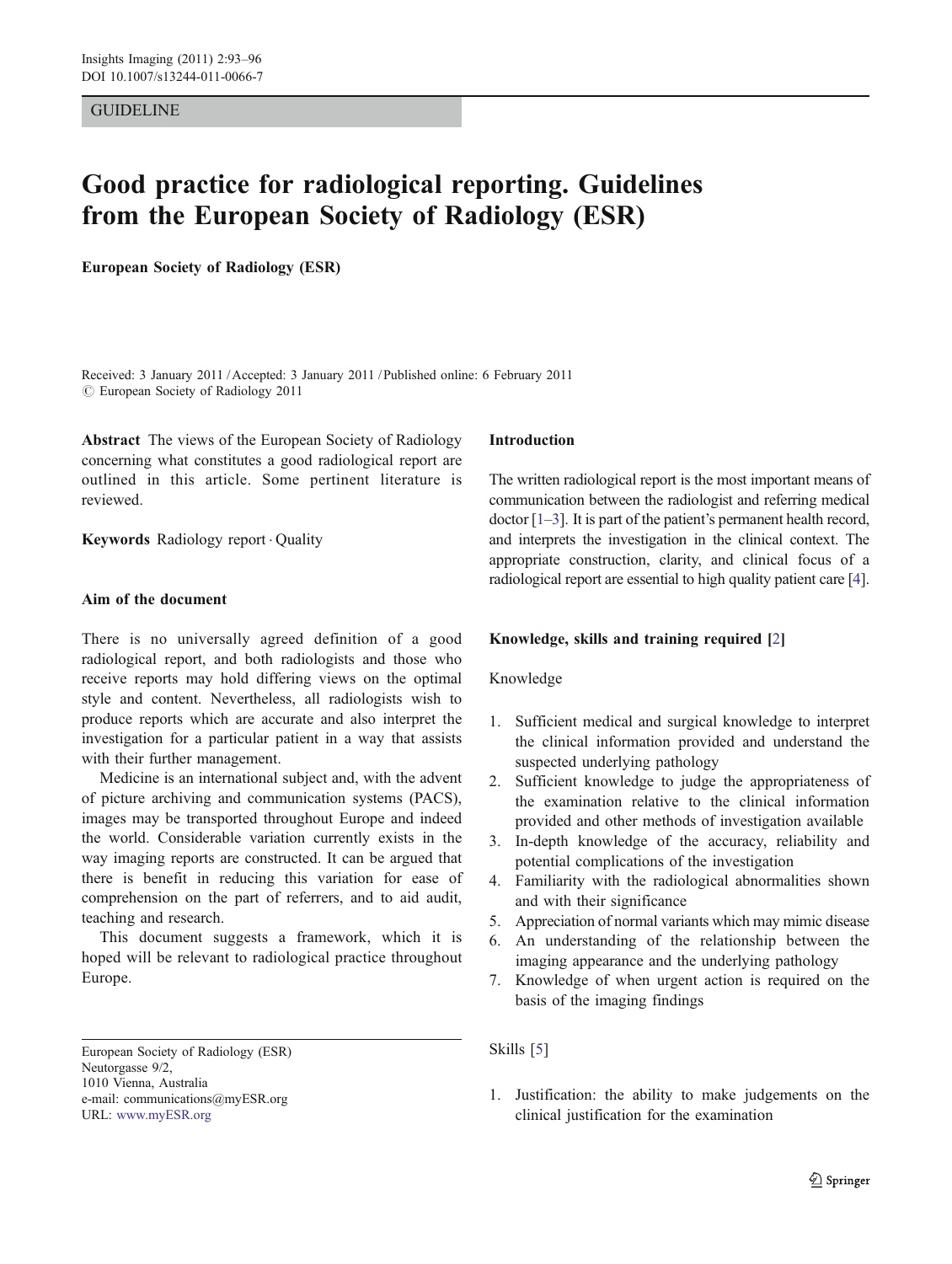- 2. Optimisation: the ability to carry out or protocol and optimise the examination
- 3. Technical: the ability to maximise image and contrast resolution, to minimise exposure to ionizing radiation and to perform relevant image manipulation
- 4. Observational: the ability to identify radiological abnormalities and distinguish them from normal appearances and variants
- 5. Image analysis: the ability to evaluate abnormal imaging features and relate them to underlying causative pathology
- 6. Communication: the ability to convey the interpretation of the investigation clearly, both verbally and in writing, and to communicate directly with the patient where appropriate

# Training

- 1. Sufficient training to satisfy local and national regulatory requirements for image interpretation
- 2. Appropriate training to perform and interpret the particular imaging investigation undertaken

# Elements of a report

Although there are no universally accepted rules for the structure of a radiological report, it can be argued that concise, consistent ordering of the report both reduces variation between reports and makes it easier for referrers who become familiar with the format to assimilate the information  $[1, 4, 6]$  $[1, 4, 6]$  $[1, 4, 6]$  $[1, 4, 6]$  $[1, 4, 6]$ 

The broad categories can be summarised as:

- Clinical referral
- **Technique**
- **Findings**
- Conclusion
- **Advice**

# Clinical referral

This section should include a brief summary of the reason for referral, summarising the clinical problem. It should be as concise as possible, but should nevertheless contain all the relevant clinical information. It is of the utmost importance that the clinical history of the patient is provided by the referring physician, in order to enable correct image interpretation. If insufficient clinical information is available for the radiologist to give a full interpretation, this should be stated in the report. When appropriate, the justification of radiation exposure should be given.

# **Technique**

This section should include:

- (a) A concise description of the investigation/procedure performed, with specific mention of any non-standard elements of the investigation, e.g. additional sequences.
- (b) A record of contrast medium administration, including route of administration, type and dose. Any adverse reaction must be recorded and the treatment described. All additional medications that were administered to the patient while in the imaging department (e.g. sedatives) should also be recorded.
- (c) A description of technically suboptimal features if they may have an impact on the accuracy of interpretation.
- (d) Patient radiation dose where applicable.

# Findings

- (a) This section of the report should include a targeted, systematic and comprehensive description of all abnormalities and should start with those features that are relevant to the clinical request or suspected pathology.
- (b) Observations should be described using accepted imaging terminology, and should be as precise as possible, avoiding loose terms such as 'shadowing'.
- (c) The description should be specific in giving the dimensions, signal intensity, attenuation, echogenicity or density of abnormalities. Specific positive or negative features which will affect interpretation of the abnormality/-ies, such as clarity of margin, calcification or cavitation should also be described.
- (d) The anatomical site of abnormalities should be clearly stated, together with their relationship to other structures where appropriate.
- (e) It may be helpful to the referrer and anyone subsequently viewing the images to indicate the relevant images on which the abnormality is best shown and on which the measurements were performed, e.g. series 2, image 12.
- (f) Relevant negative findings should be specifically stated.
- (g) Incidental findings should be stated and analysed.
- (h) Where previous investigations have been performed, comparison with the current examination should be carried out and described in the report, including the date of the previous examination. The absence of previous imaging should also be recorded if relevant.

# Impression/conclusion

(a) This comprises an interpretation of the investigation, taking into account all the imaging features, together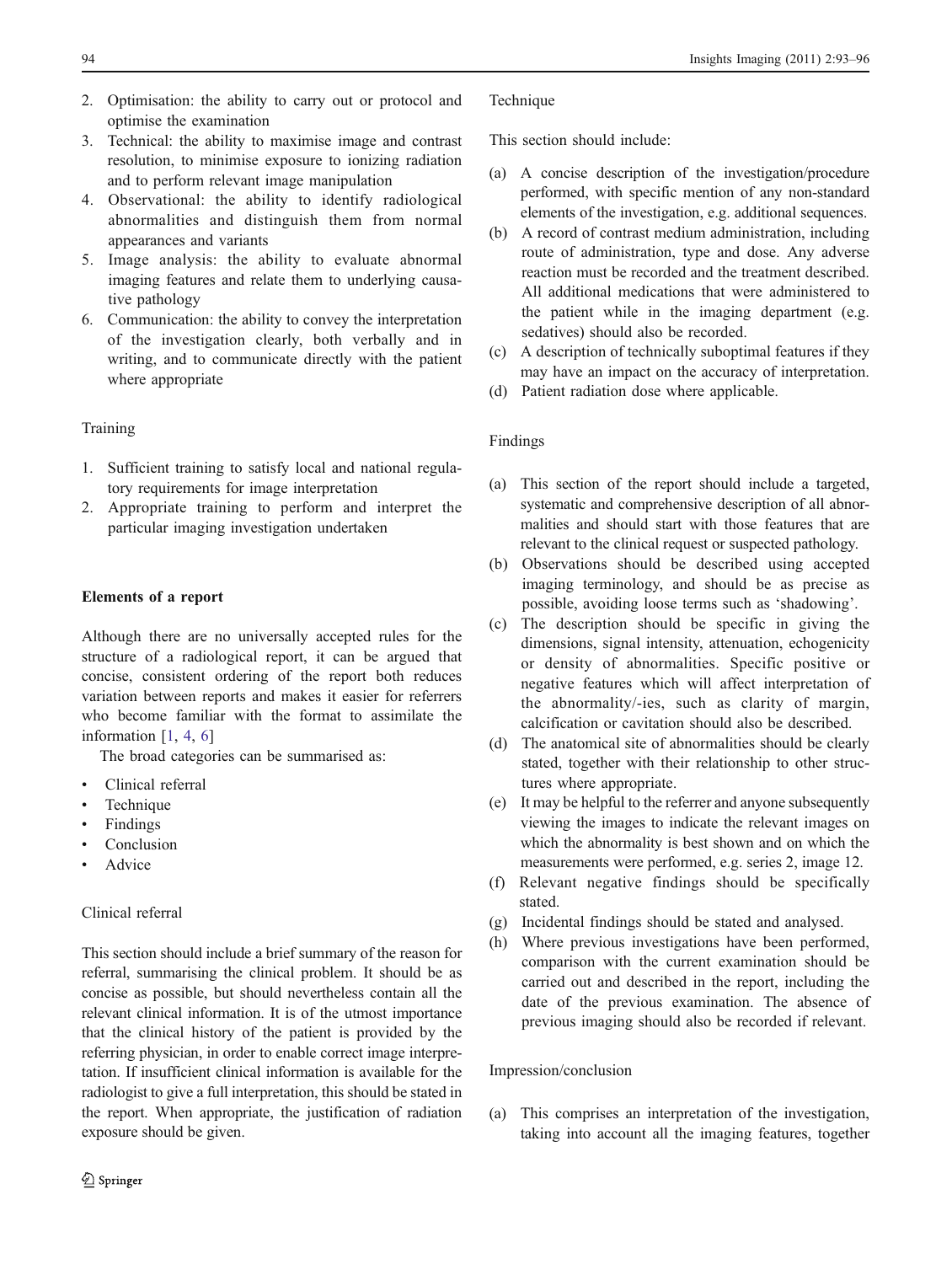with relevant clinical information and laboratory findings, to formulate an overall impression.

- (b) The aim is to reach a precise diagnosis when possible, or an appropriately ranked differential diagnosis.
- (c) Where a differential diagnosis is given, it should be relevant and limited, and the evidence supportive of or against each suggested diagnosis should be explained.
- (d) The conclusion should relate to the original presentation, e.g. 'no cause for the left chest pain identified'.
- (e) Any incidental findings should be clearly described as either relevant or non-significant.
- (f) Any adverse event should be restated.

# Advice

The report may give suggestions for further action to be taken, e.g. referral for an urgent specialist opinion. More commonly, advice will be given on further investigations which will refine the diagnosis. These suggestions should be carefully considered and not expose the patient to unnecessary further investigations.

## Validation of report

All imaging reports must be checked and signed with electronic or other signature.

#### Length of report

A balance needs be struck between a clear description of the positive and negative findings and the concentration of the reader. There is evidence that a large number of referrers do not read the whole report [\[3\]](#page-3-0). The impression or conclusion section is therefore critical, and it should be assumed that in some cases it is all that will be read.

#### Language used

The wording of the report should take into account the expected level of knowledge and expertise of the referrer. A specialist may be more familiar with certain medical abbreviations than a referrer outside that particular specialist area. Long descriptions of limited interest to the referrer should be avoided. Abbreviations should be used only when it is clear that the referrer will be familiar with the relevant terminology.

#### Style and structure

Traditionally, radiologists have developed their own personal style of reporting, which may be tailored to the type of work they carry out, the general style in use within their department/ institution, or the demands of local referrers. Many radiologists will, over time, refine their style in a way which will become very familiar to their key clinical referrers.

#### Structured reporting: the future?

Conventional radiology reports are stored as free text, so information is trapped in the language of the report, making it difficult to find specific details without reading the whole text. In structured reporting (SR), the information is standardised and presented in a clear, organised format, tracking the attributes of each finding (size, location, etc.) and prompting the radiologist to complete all required fields. It has been suggested that SR is more time-efficient than dictation, facilitates automated billing and order entry, and supports analysis for research and decision-support [[7\]](#page-3-0). SR has also been suggested to improve communication of radiology results [[4,](#page-3-0) [8](#page-3-0)] and allows retrieval of data by automated or semi-automated methods for the purposes of comparison, audit and research.

SR is usually displayed in modular format with section headings, contains a consistent ordering of observations in the form of templates or checklists, and uses standardised language and lexicon [[4,](#page-3-0) [9](#page-3-0)–[11](#page-3-0)]. There is also the potential to integrate additional information, such as clinical data, technical parameters, measurements, annotations, and key (relevant) images and multimedia data [[10\]](#page-3-0), giving the potential to reduce ambiguity and increase confidence in the findings [[12,](#page-3-0) [13\]](#page-3-0). There is also the future potential for multilingual translation.

Technical frameworks for SR are potentially complex and the ESR will undertake to provide further guidance in future documents.

#### Emergency or unexpected findings

If the examination reveals an abnormality which requires urgent further evaluation or treatment, the radiologist has a duty of care to communicate this to the referring medical doctor. The date, time and person notified and the means of notification should be clearly stated in the report (ideally at the beginning or end of the report, rather than within the body of the report).

The situation may be encountered which is not an emergency, but where there may be adverse consequences for the patient if a significant unexpected finding revealed